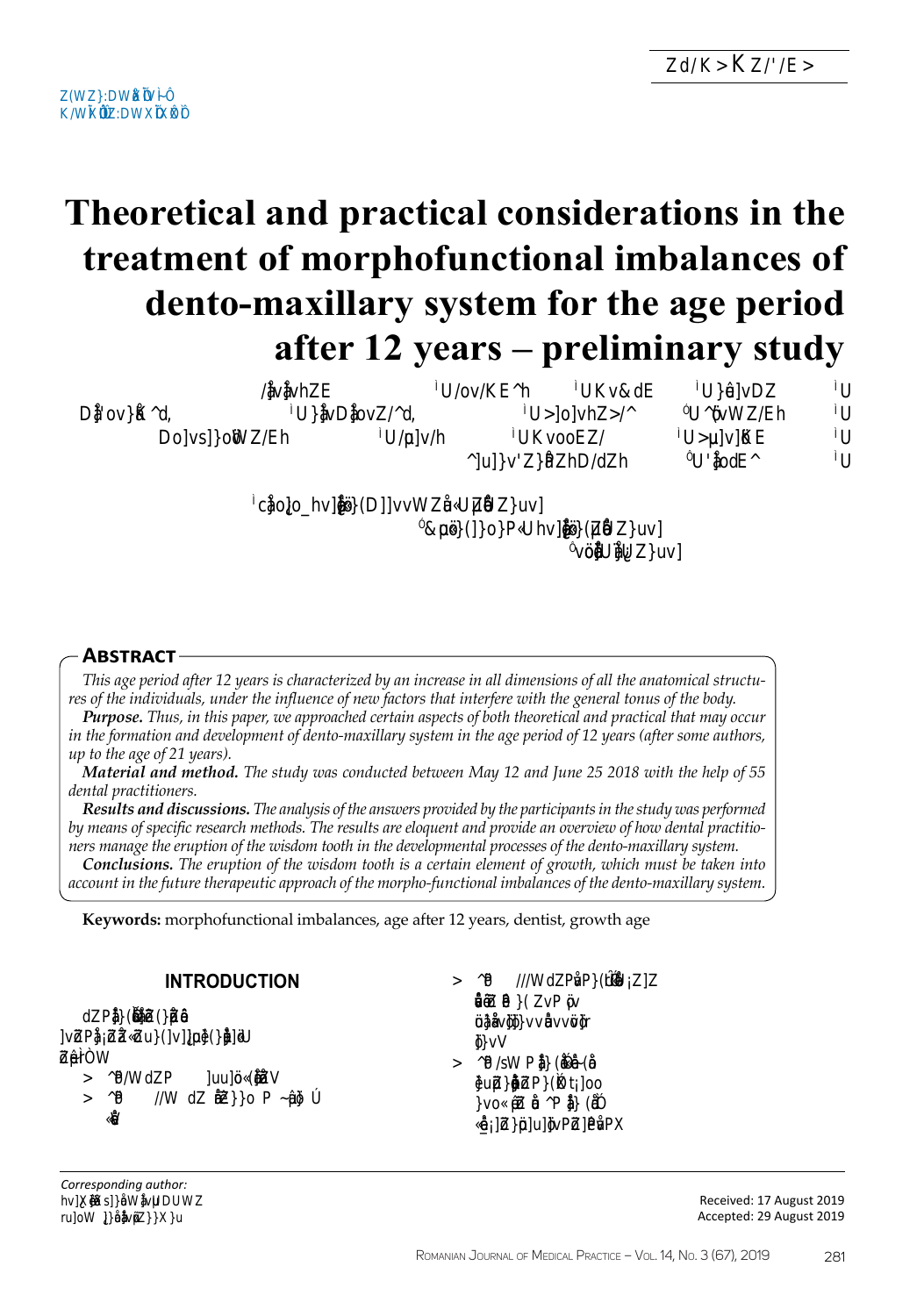This age period after 12 years is characterized by an increase in all dimensions of all the anatomical structures of the individuals, under the influence of new factors that interfere with the general tonus of the body (and here we discuss the endocrine glands, especially sexual ones) (1-5).

Growth is uneven, with a lack of harmony between segments (disharmony between limb growth and facies). Harmonization of segments usually begins during puberty. The same factors we have mentioned earlier are the factors that drive and increase of dento-maxillary system (1-5).

## **Purpose of the study**

This age period, the fourth stage in the growth rythm of individuals, is characterized by providing a sufficient supply of elements needed for the growth and maturation of tissues of any kind. An intense physical activity as well as a sustained brain activity, both of which are important for this age of improving the training of the individual, produce very intense burns to the body, demanding a special energy supply (1-5).

A balance between training activity and physical activity on the one hand and food intake on the other, but also a balance between them and the psychic life that becomes more complex from day to day for subjects over the age of 12. These are extremely important growth hygiene issues as important to the health of the individual as to the health of the dento-maxillary system (1-5). Specifically, this is the age period when the influence of the social environment on the individual's development takes effect and finally shapes the hereditary and environmental factors (1-5).

Starting from these interesting aspects that are involved in the formation and development of dento-maxillary system in the age period after 12 years, in the following, there is a need for a clear explanation of the notions that characterize this particularly important stage in the growth rythm of individuals, issues which must be known to all dental practitioners, regardless of their specialty and which constitute itself the purpose of this report.

# **Material and method**

Even after the eruption of the 12-year old molars (also known as second permanent molars), both the maxillary and the mandibular, the dento-maxillary system is not completed as structure and development, because an extremely significant element will appear, wisdom tooth (1-5). This

is a certain element of growth, which we must take into account in the therapeutic approach of morpho-functional imbalances of the dento-maxillary system for this age period after 12 years.

Thus, the eruption modalities of the wisdom tooth are very different and particularly unstable both as morphology, neighborhood relations, but also as a period of eruption and are accompanied by other events that characterize the dento-maxillary apparatus at this age, namely the explosion of caries with an evolutionary tendency, very aggressive and with the characteristics of a systemic disease symmetrically placed on the homologous teeth (they are closely related to the growth contidioning, the imbalances between intense energy consumption and food intake are not always adequate) (1-5).

The dental pathology of age period after 12 years obliges the dentist to pay very special attention to both diagnostically and prognostically, and of the therapeutic attitude. It is in fact the age when the decrease of the body's resistance capacity allows the exacerbation of some germs virulence, triggering inflammatory processes, the age when marginal periodontitis occurs, as a result of microbial imbalance in favor of the pathogenic flora (1-5).

At the same time, in this age period, the relationship between the teeth are not yet stable and may be unbalanced by (1-5):

- the shape of the important elements as a position, modified by a carious lesion on the occlusal and/or contact surface, to which is added the stimulation of the growing wisdom tooth;

- a minimal edentation that does not draws the patient attentio, but which, along with what happens distally, leads to important changes in relationship between teeth.

The eruption in step of the mandibular wisdom tooth (due to the absence and/or dwarfism of the maxillary wisdom tooth and distalized relationship of the mandible) causes an obstacle in the lateral and diagonal movements of the mandible with unbalanced effects on the periodontal tissue (we discuss in fact about the phenomenon described by Thielleman) (1-5). The eruption vices of the mandibular wisdom tooth can cause a further imbalance factor within the dento-maxillary system, through the pushing process of the 12-year-old molar towards mesial. Thus, taking into account all the possibilities of negatively influencing the relationship between the constituents of this dento-maxillary system produced by the wisdom tooth, it is mandatory to monitor the position of the germs and their possibility of eruption in rela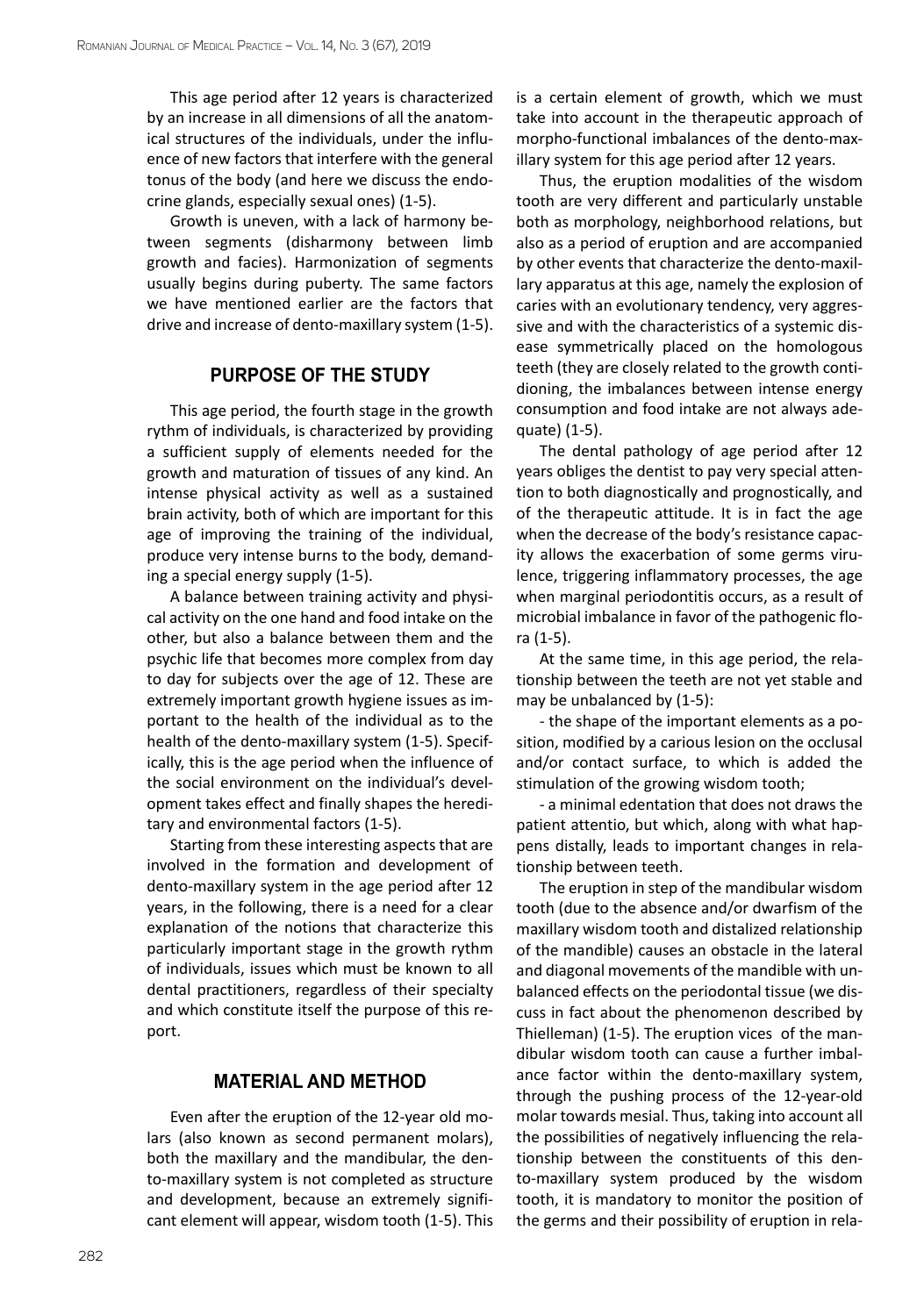tion to what is found mesial of them (1-8). The distalization of mandible, which is seen as the most frequent dimensional change, is aggravated by odontal pathology (1-5). In general, many of these extremely important aspects connected to the 12-year-old molar that we have previously presented can only be highlighted with high quality imaging examinations.

The attitude of the dentist after the age of 12 must be well defined and clarified. In this regard, the dentist will intervene quickly and rigorously in the treatment of dental caries, applying the principles stated by C.V. Black to avoid relapse and secondary caries, restoring properly the morphology of the tooth. Regarding the prosthetic treatment of edentation, it is necessary to consider the general characters of the growth and the eruption of the wisdom tooth (1-5). Also after the age of 12, the doctor may also intervene in dento-alveolar disharmonies, regardless of their nature, acting on the maxillary (up to the age of 16) and on the mandible (up to the age of 21) or intervening on the positioning and structuring of the periodontium, through the eruption of the wisdom tooth (1-5, 9-17).

In the conservative therapy, special attention will be paid to the protection of pulpal connective tissue because at this age the healthy pulpal tissiue is capable of defense (1-5). At the same time, it is very important to continue the functional hygiene by educating the activity of dento-maxillary system (articulation, speech, breathing, etc.) and helping the self-cleaning function with a very rigorous hygiene (1-5).

Events in the dento-maxillary system are the result of previous age events and fall into the future, therefore a systematic activity at school age (active school follow up care between the ages of 6-12 years) will determine another state of the dento-maxillary system than the one currently encountered, and will greatly change the future of this system (dento-maxillary) at the adult level (1-5).

Thus, the dento-alveolar pathology of this age period after 12-year-old is very difficult, due to the diversity of the major aspects that morpho-functional imbalances could embrace (1-5).

In order to carry out this study, we have developed a questionnaire consisting of 7 questions, applied to 55 dental practitioners in Bucharest (simple dentists, resident doctors, specialists in: general dentistry, dental prosthodontics, orthodontics and dentofacial orthopedics, pedodontics, endodontics, dental surgery, periodontics, oral and maxillofacial surgery). Subjects were aged between 29 and 53 and showed the following gender distribution: 42 of the subjects were female (76.36%), while the remaining 13 subjects were male (23.64%) (**Fig. 1**). The study was conducted between May 12 and June 25, 2018.



*FIGURE 1. Gender distribution of the study group*

Next, we will present the questionnaire applied to the 57 subjects:

#### *Questionnaire*

*1. How do you assess the influence of the wisdom tooth eruption in the formation and development of the dento-maxillary system in the age period afte 12-year-old? A. Of increased importance; b. Average importance; c. Irrelevant?*

#### *Correct answer: a*

*2. The rapid increase with evolving trend of caries, very aggressive and with characteristics of a systemic disease, symmetrically placed on the homologous teeth that occurs in patients over the age of 12 years are closely related to? a. Some growth as well as imbalances between intense consumption and inappropriate food intake conditioning. b. Dysfunction of all endocrine factors. c. An increased pace of growth and physical and intellectual development of individuals?* 

#### *Correct answer: a.*

*3. The age after 12 years is the time when the resistance of the body decreases, as follows: a. It allows to exacerbate the virulence of some germs that trigger inflammatory processes. b. Marginal periodontal inflammation begins as a result of a break in microbial balance in favor of pathogenic flora. c. The ecological balance of the oral cavity is changed, through the penetration of highly aggressive microbial species through food intake.*

#### *Correct answers: a, b.*

*4. Distalization of the mandible, which is seen as the most frequent dimesional change, is aggravated by: a. Rapid extraction of the wisdom teeth.*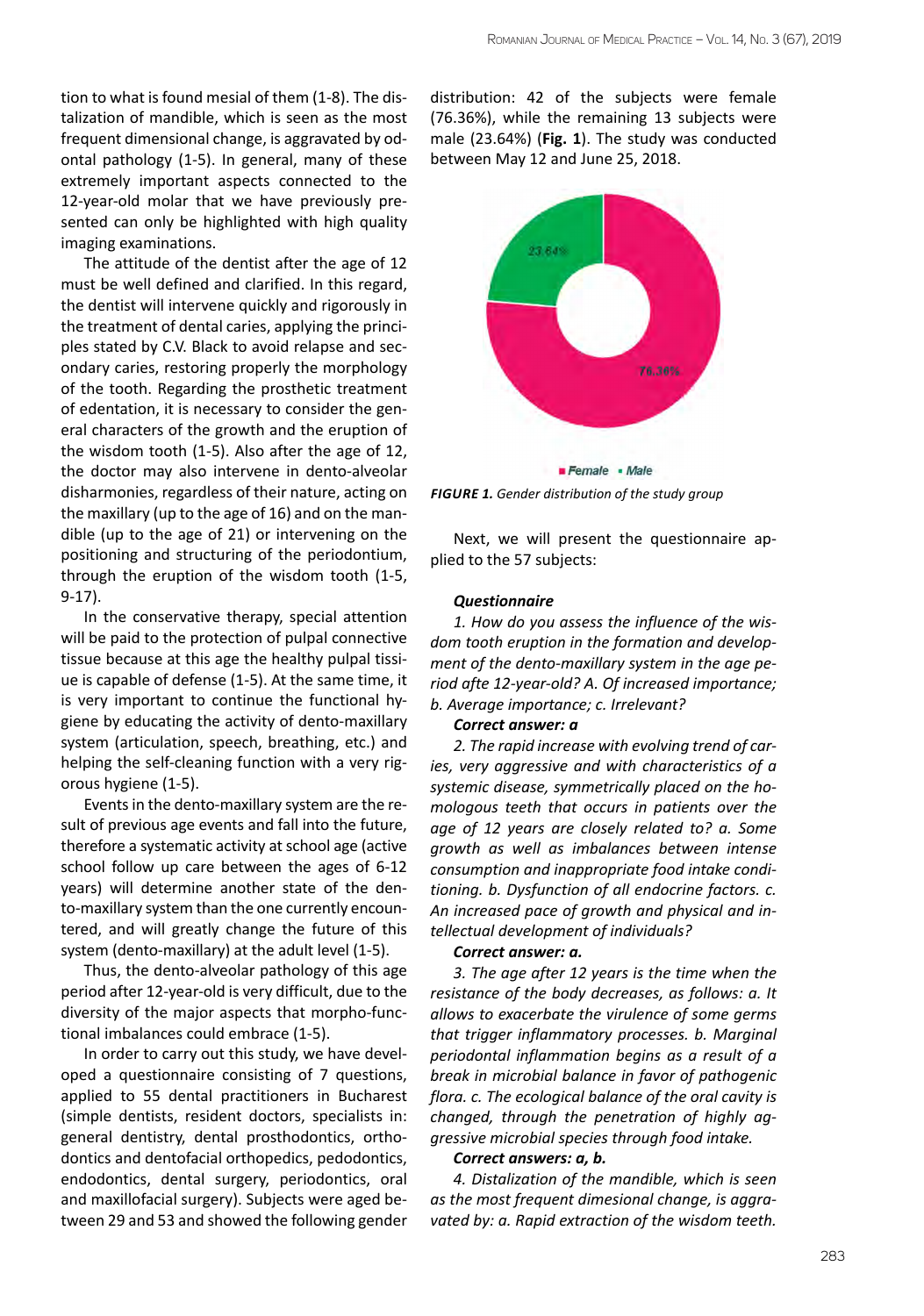*b. Odontal pathology. c. Strong dysfunctions of the phonetic function.*

#### *Correct answer: b.*

*5. How do you think the dentist's attitude toward patients aged over 12-years-old should be defined? a. Will intervene quickly and rigorously in the treatment of dental decay, applying the recommended principles, to avoid relapse and secondary caries, and correct rebuilding the morphology of the tooth; b. The prosthetic therapy in the reconstruction of the edentation must take into account the general characters of the growth and eruption of the wisdom tooth; c. Will have a cautious and awaiting attitude, both for odental treatments and for prosthetic treatments?*

#### *Correct answers: a, b.*

*6. How do you think the orthodontist should intervene in dento-alveolar disharmonies in patients over the age of 12 years: a. Act on the jaw until the age of 16 years. b. Act on the mandible until the age of 21 years. c. Interferes with the positioning and structuring of the periodontium, because of the wisdom tooth eruption. d. Does not perform any specialized interventions until the age of 21 years.* 

#### *Correct answers: a, b, c.*

*7. Regarding functional hygiene for patients over 12-years-old, the following aspects should be considered: a. Continue functional hygiene by educating dento-maxillary system activity (articulation, speech, breathing, etc.). b. Ensure that the self-cleaning function is supplemented by a very rigorous hygiene. c. Insist on visits as often as possible to the dentist, at least once a month, in order to ensure the functional hygiene of the patient.* 

*Correct answers: a, b.*

# **Results**

The responses provided by the 55 participants were systematized as follows:

40 of the practitioners (72.73%) consider that the eruption of the wisdom tooth as a phenomenon in the process of formation and development of the dento-maxillary system has an increased importance, 10 practitioners (18.18%) consider it to be of medium importance while only 5 practitioners (9.09%) consider it to be irrelevant (**Fig. 2**).

Regarding the rapid increase with very aggressive evolving trend of caries 49 of the subjects consider it to be closely related to some growth conditioning, 4 subjects as being related to the dysfunction of all endocrine factors and 2 subjects as related to a high rhythm of growth and physical development (**Fig. 3**).

About the decreasing resistance of the body in the age period after 12-years-old, all respondents to this study offered the correct answers (*variants a and b*).

Precocious extractions of the wisdom tooth are considered by 5 participants (9.09%) of the study to be the cause that aggravate the mandible distalization. For the same problem, the rest of the participants in the study (50 – representing 90.91%) provided the correct answer, namely the odontal pathology (**Fig. 4**).

For the fifth question related to how to define the attitude of the dentist towards patients with age over 12-years-old, most of the specialists involved in the study (52 representing 94.55%) responded correctly, variants a and b, while only 3 practitioners (representing 5.45%) have responded wrongly (**Fig. 5**).



*FIGURE 2. Influence of wisdom tooth eruption in the process of formation adn development of the dento-maxillary system*

284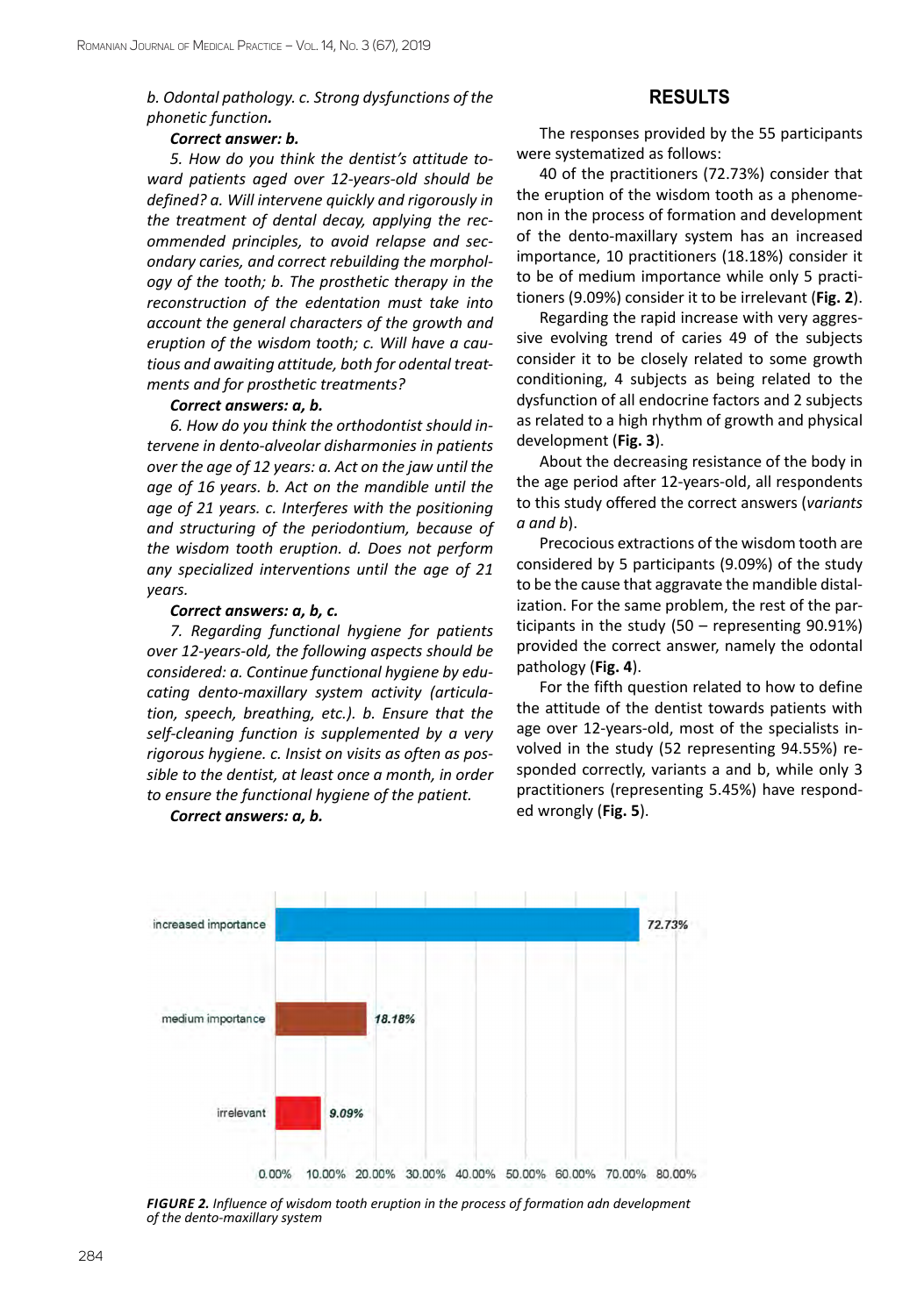

FIGURE 3. Etiology of phenomena that occurs in patients over the age of 12 years



FIGURE 4. The effect of wisdom tooth precocious extraction



FIGURE 5. Dentist's attitude toward patients aged over 12-years-old